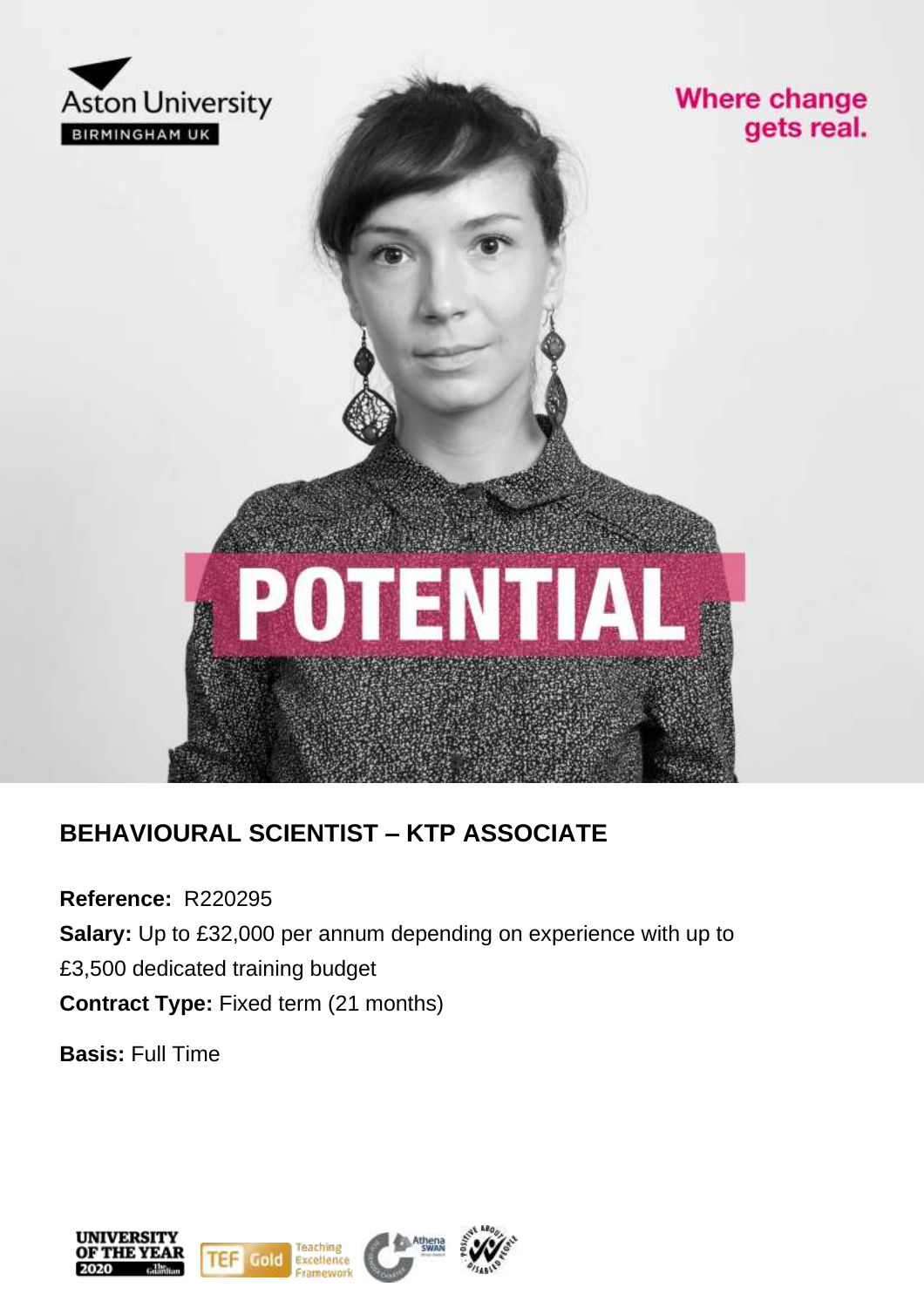## **Job description**

### **Change behaviours. Change lives**

Are you passionate about behavioural science? This is your opportunity to make a big difference.

A 21-month contract that could develop into a permanent role for the right person, and offers the chance to help *build something new*. To facilitate the use of behavioural science to shape the future of healthcare – and help ensure that medicines can reach those who need them.

This 21-month project takes the form of a Knowledge Transfer Partnership (KTP) [\(http://www.ktponline.org.uk\)](http://www.ktponline.org.uk/), which provides you with practical and formal training and the availability of support from experienced mentors from [Alpharmaxim Ltd](https://alpharmaxim.com/) (a specialist healthcare marketing communications agency), [Aston University](https://www.aston.ac.uk/) and [Innovate UK.](https://www.ukri.org/councils/innovate-uk/)

### **Job Purpose:**

This project aims to apply the Behavioural Psychology research to develop a validated research tool that will identify beliefs and barriers in the prescribing behaviours of EU healthcare professionals in specific disease areas, to enable targeted communication strategies that maximise the reach of treatments and ultimately improve clinical practice.

In partnership with Aston University and Alpharmaxim, you will build a tool that will enable Alpharmaxim to determine what common key barriers are to behaviour change in a specific disease area (e.g., neurodegenerative diseases). This approach will be validated with a systematic interrogation of the beliefs and behaviours of healthcare professionals via an approach known as Nominal Group Technique (NGT). This is a completely novel approach that has not been used in the study of healthcare professional behaviour before. The resulting research tool can be applied in other disease areas defined by Alpharmaxim, consisting of the methodology and processes to extend the behavioural science psychology research and apply elsewhere.

This role is an exciting opportunity for candidates with an Hons degree (1st Class/ 2.1) and a PhD in Psychology or a related discipline. Experience of multivariate statistical analysis and Marketing Psychology would be an advantage. As would an understanding of the benefits of working in collaborative projects. We would also encourage you to apply if you are close to submitting your PhD.

As a KTP Associate you will also develop a broad set of skills in project management, stakeholder engagement, and involvement in the delivery of a strategic project in an innovative business. The skills developed during the project will enable you to broaden your future career opportunities. There is also the potential for the successful candidate to be employed by Alpharmaxim at the end of the KTP project, as an inhouse behaviour science expert.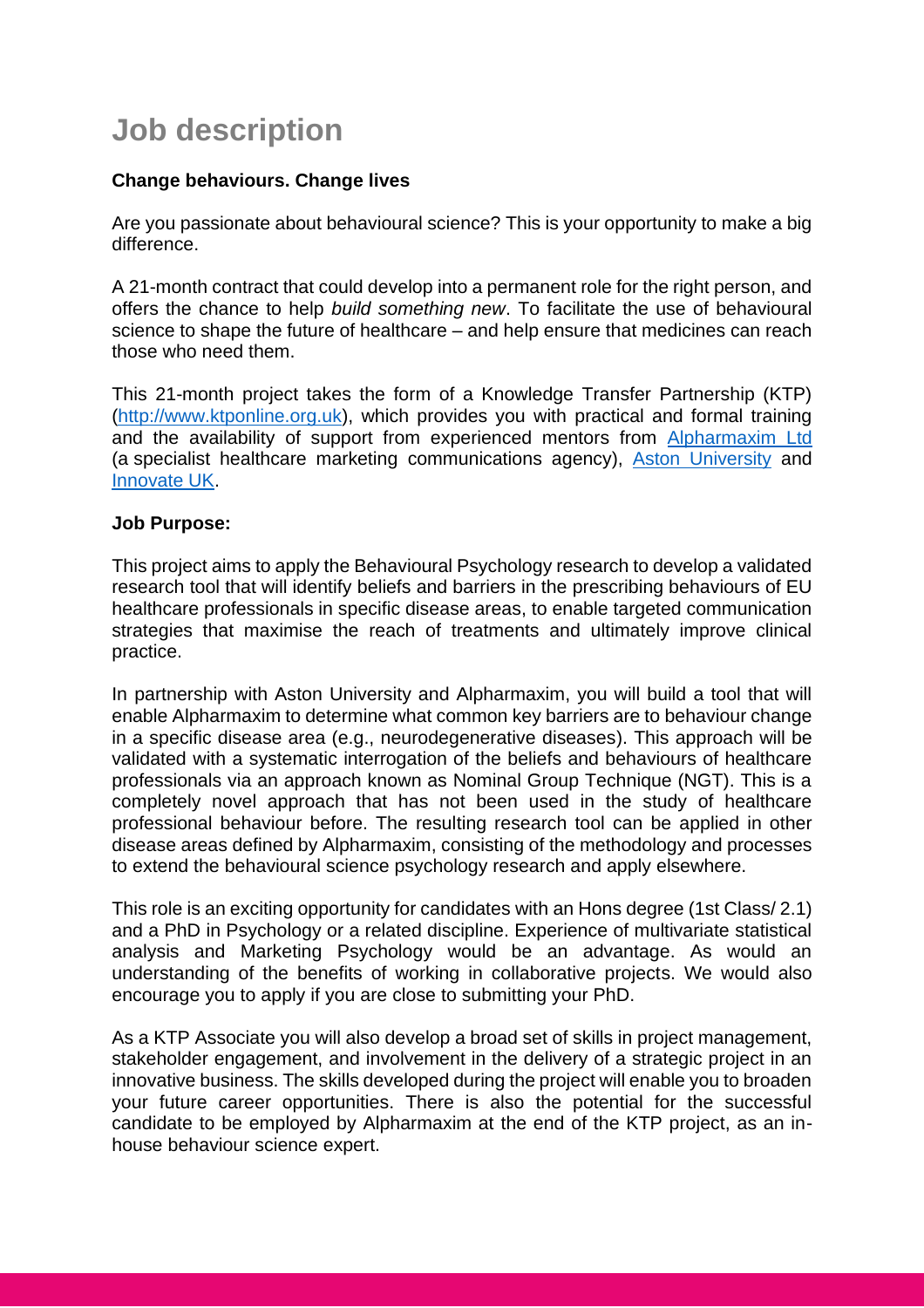### **Main duties and responsibilities**

- Lead the successful development of a tool that will enable Alpharmaxim to ascertain the common key barriers to behaviour change in prescribing behaviour.
- Identify and apply the appropriate statistical tests that are necessary to develop a research tool and embed the methodologies within Alpharmaxim to create a legacy capability to generate additional research tools (effectively a library) for other disease areas post-KTP.
- Develop a document to summarize findings from the tool guide report or similar.
- Communicate the benefits of the tool to the wider Alpharmaxim team and support the marketing function with optimal positioning for external audiences.
- Compile and analyse quantitative and qualitative data and write up results of tests and experiments undertaken.
- Prepare reports and present results to summarise main findings and conclusions and write or contribute to journal articles on research findings.

### **Additional responsibilities**

- **Engage in continuous personal and professional development in line with the** demands of the role, including undertaking relevant training and development activities to develop themselves and support the development of others.
- Ensure and promote the personal health, safety and wellbeing of staff.
- ▶ Carry out duties in a way which promotes fairness in all matters and which engenders trust.
- **Promote equality of opportunity and support diversity and inclusion as well as** working to support the University's environmental sustainability agenda and practices.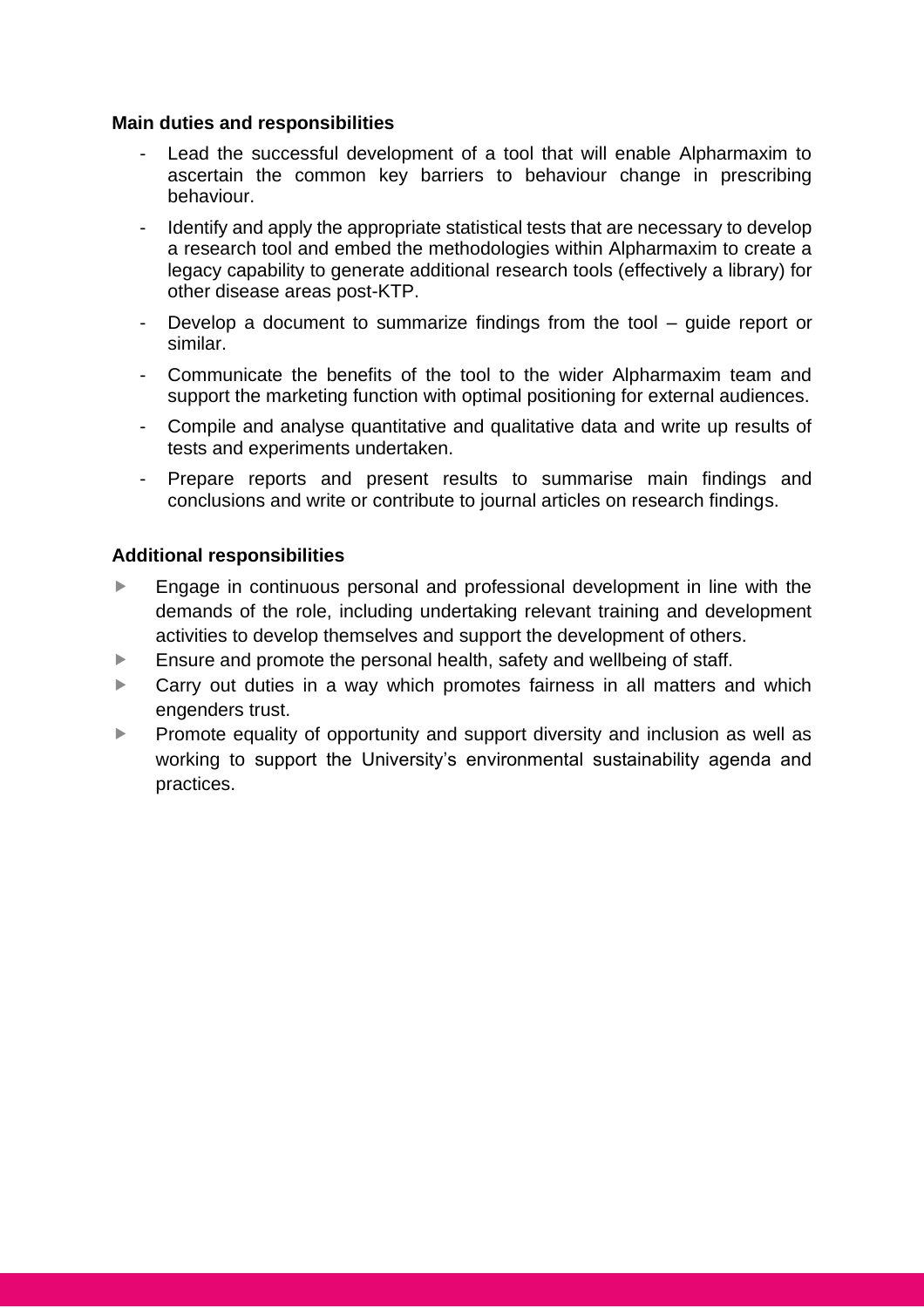# **Person specification**

|                                        | <b>Essential</b>                                                                                                                                                                                                                                                                                                                                                                                                                                             | <b>Method of</b><br>assessment    |
|----------------------------------------|--------------------------------------------------------------------------------------------------------------------------------------------------------------------------------------------------------------------------------------------------------------------------------------------------------------------------------------------------------------------------------------------------------------------------------------------------------------|-----------------------------------|
| <b>Education and</b><br>qualifications | Hons degree (1st Class/ 2.1) and a<br>PhD in Psychology or a related<br>discipline (or at the final writing up<br>stage of your PhD).                                                                                                                                                                                                                                                                                                                        | Application form                  |
| <b>Experience</b>                      | Experience of multivariate statistical<br>analysis<br>Experience of research methodology<br>appropriate to psychology and<br>evidence of successful recruitment of<br>participants                                                                                                                                                                                                                                                                           | Application form<br>and interview |
| <b>Aptitude and skills</b>             | Developing innovative solutions to<br>unstructured problems<br>Survey design including large scale<br>data analytical techniques<br>Stakeholder engagement and data<br>acquisition<br>Use of advanced statistical analysis<br>tools (e.g., $SPSS, R$ )<br>Ability to communicate technical<br>information in a clear manner<br>proactive<br>approach<br>A<br>to<br>development of novel ideas for large<br>scale behavioural data collection<br>and analysis | Application form<br>and interview |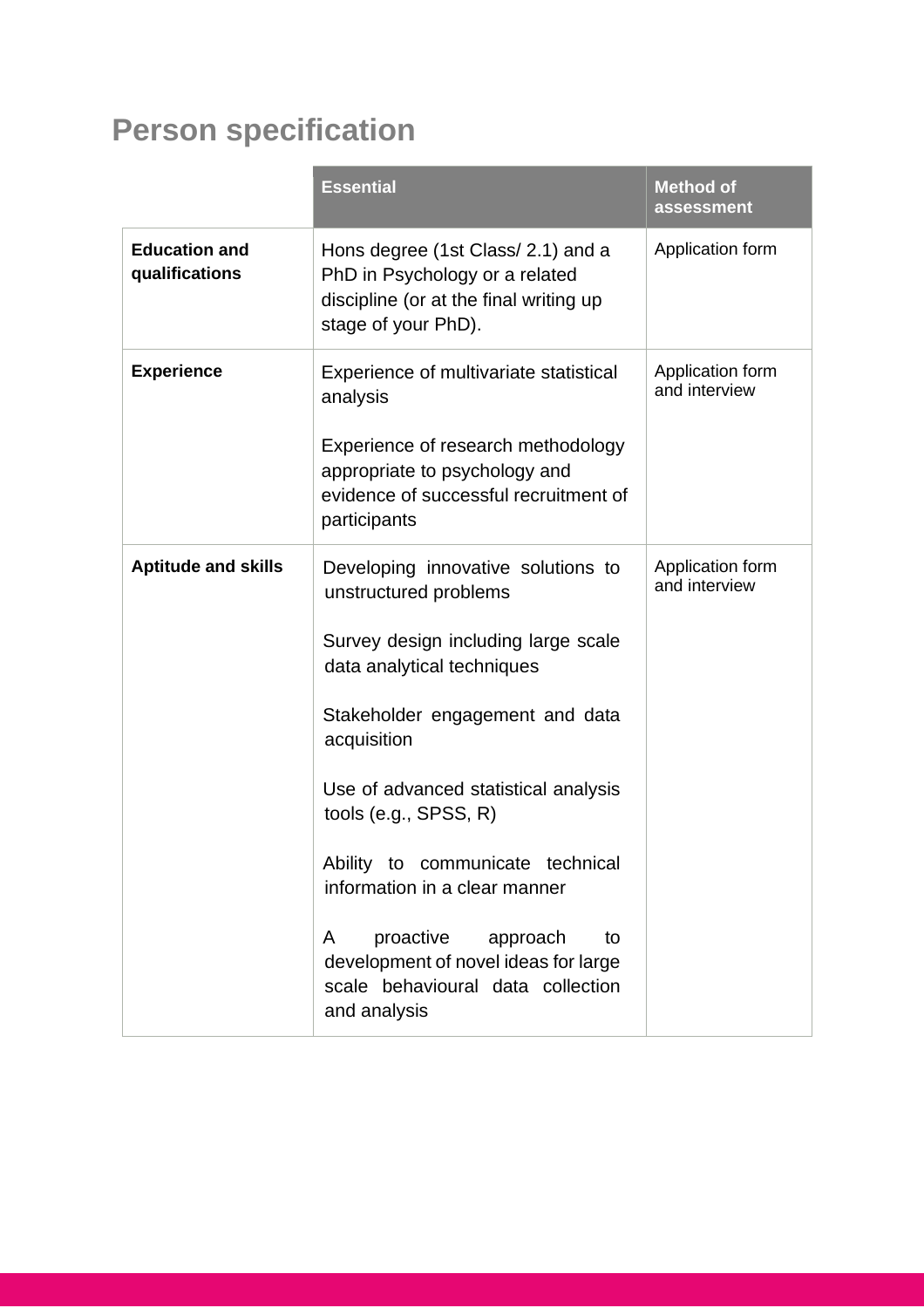|                            | <b>Desirable</b>                                                                                                                 | <b>Method of</b><br>assessment    |
|----------------------------|----------------------------------------------------------------------------------------------------------------------------------|-----------------------------------|
| <b>Aptitude and skills</b> | Experience of working in a clinical<br>setting and with medical professionals<br>Experience of working in a marketing<br>setting | Application form<br>and interview |

### **How to apply**

You can apply for this role online via our website [https://www2.aston.ac.uk/staff-public/hr/jobs.](https://www2.aston.ac.uk/staff-public/hr/jobs)

Applications should be submitted by 23.59 BST on the advertised closing date. All applicants must complete an application form, along with your CV.

Any CV sent direct to the Recruitment Team and Recruiting Manager will not be accepted.

If you require a manual application form then please contact the Recruitment Team via [jobs@aston.ac.uk.](mailto:jobs@aston.ac.uk)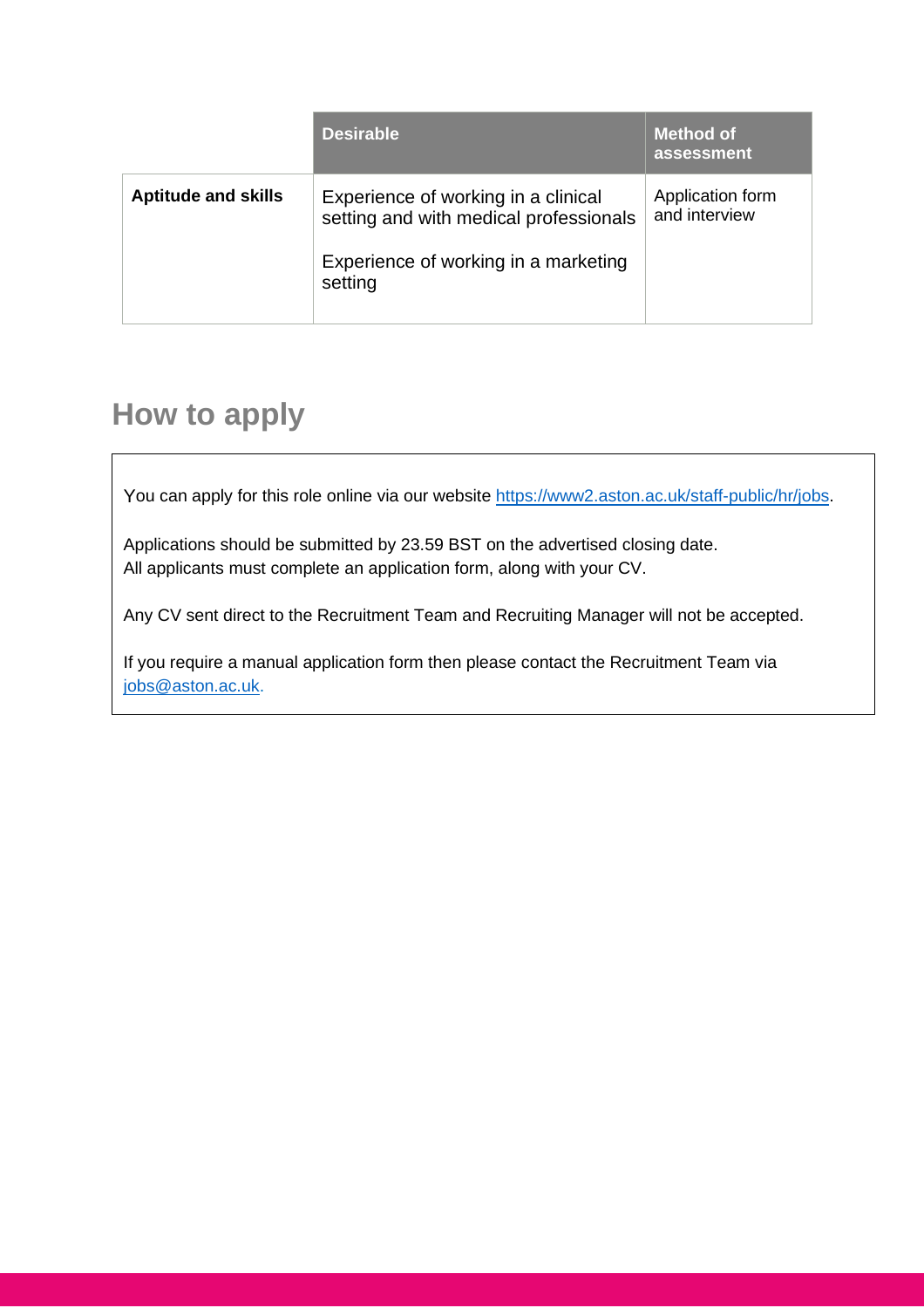

### **Contact information**

**Enquiries about the vacancy:** Name: Dr Jason Thomas, Job Title: Senior Lecturer in Psychology Email: [thomasj8@aston.ac.uk](mailto:thomasj8@aston.ac.uk)

**Enquiries about the application process, shortlisting or interviews:** Recruitment Team via [jobs@aston.ac.uk](mailto:jobs@aston.ac.uk) or 0121 204 4500.

# **Additional information**

Visit our website<https://www2.aston.ac.uk/staff-public/hr> for full details of our salary scales and benefits Aston University staff enjoy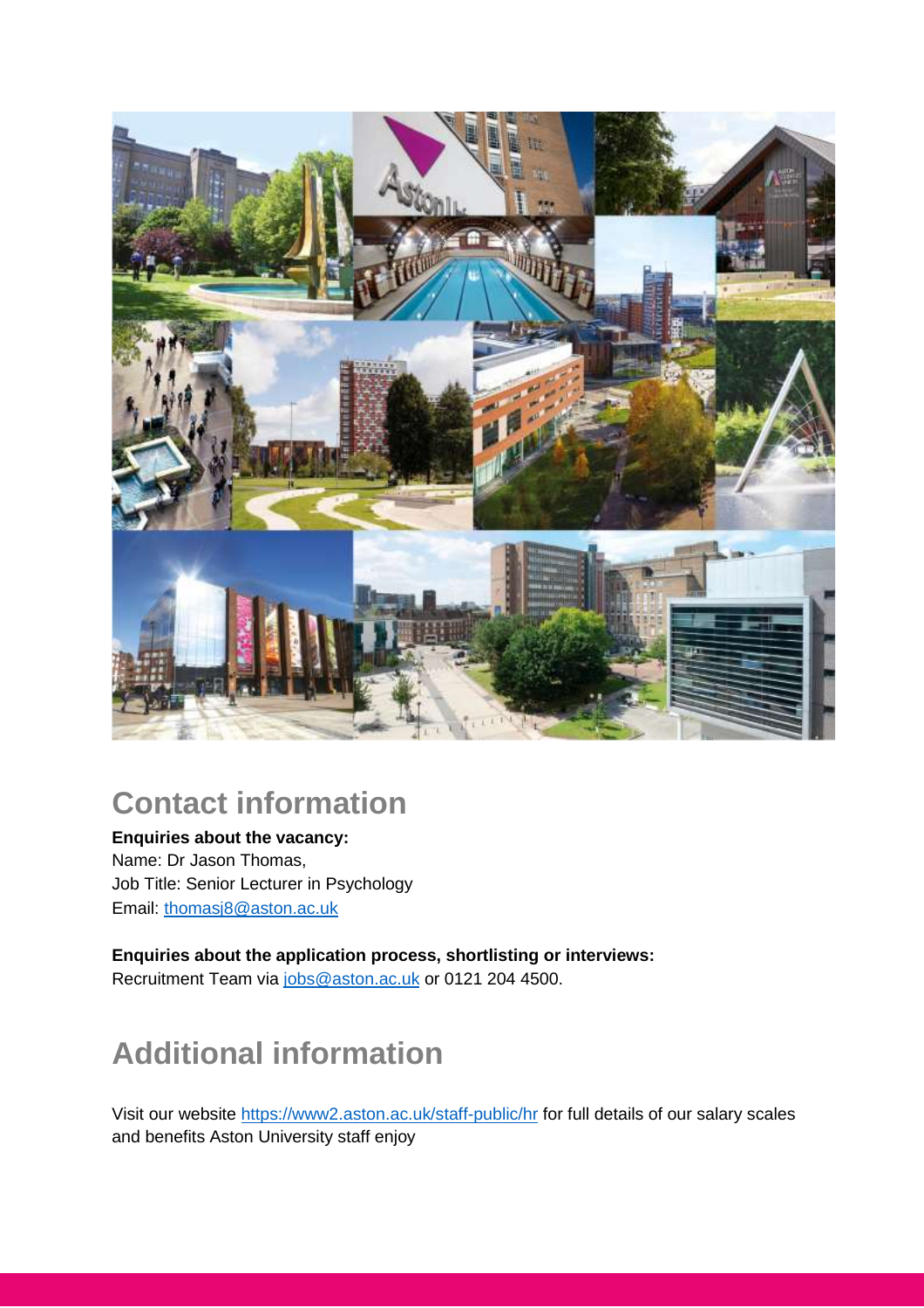**Salary scales**: [https://www2.aston.ac.uk/staff-public/hr/payroll-and-pensions/salary](https://www2.aston.ac.uk/staff-public/hr/payroll-and-pensions/salary-scales/index)[scales/index](https://www2.aston.ac.uk/staff-public/hr/payroll-and-pensions/salary-scales/index)

**Benefits:** <https://www2.aston.ac.uk/staff-public/hr/Benefits-and-Rewards/index>

**Employment of Ex-Offenders:** Under the Rehabilitation of Offenders Act 1974, a person with a criminal record is not required to disclose any spent convictions unless the positions they applying for is listed an exception under the act.

### **Eligibility to work in the UK**:

#### **Post-Brexit transition period / EU Settlement Scheme**

The post-Brexit transition period ended on 31 December 2020. If you are an EU/EEA citizen and you were a resident in the UK before 31 December 2020, you and your family members (including non-EU citizens need to apply to the EU Settlement Scheme to continue to live, work and study in the UK beyond 30 June 2021. The deadline for applying to the EU settlement scheme is 30 June 2021. You can apply via the Government webpage <https://www.gov.uk/settled-status-eu-citizens-families>

Irish Nationals do not need to apply for settlement as they retain the right to work in the UK.

#### **New immigration system for EU/EEA and Swiss Nationals who were not resident in the UK before 31 December 2020**

A new immigration system has been introduced for people arriving in the UK from EEA countries with effect from 1 January 2021. In addition to those who have always required a visa, EU citizens moving to the UK to work will need to get a visa in advance. You can find more information on the following website. Candidates should check their eligibility to enter or remain in the UK in advance of making any job application via the UKVI website [https://www.gov.uk/browse/visas-immigration/work-visas.](https://www.gov.uk/browse/visas-immigration/work-visas) Before applying you should ensure that you meet the requirements, including meeting the English Language requirements. If you do not meet the eligibility criteria, any application for a work visa would be unsuccessful. If you require a visa to work in the UK the most common types of visa are: **Skilled Worker Visa**

<https://www.gov.uk/skilled-worker-visa>

#### **Global Talent Visa**

If you are a leader or potential leader in one of the following fields you may be eligible to apply for a Global Talent Visa:

- Academia or Research
- Arts and Culture
- Digital Technology

Please click the following link for further information and to check your eligibility for this visa. <https://www.gov.uk/global-talent>

**Equal Opportunities:** Aston University promotes equality and diversity in all aspects of its work. We aim to ensure, through our admissions policies for students, and our staff recruitment and selection processes that we encourage applications from all groups represented in the wider community at a local, national and international level.